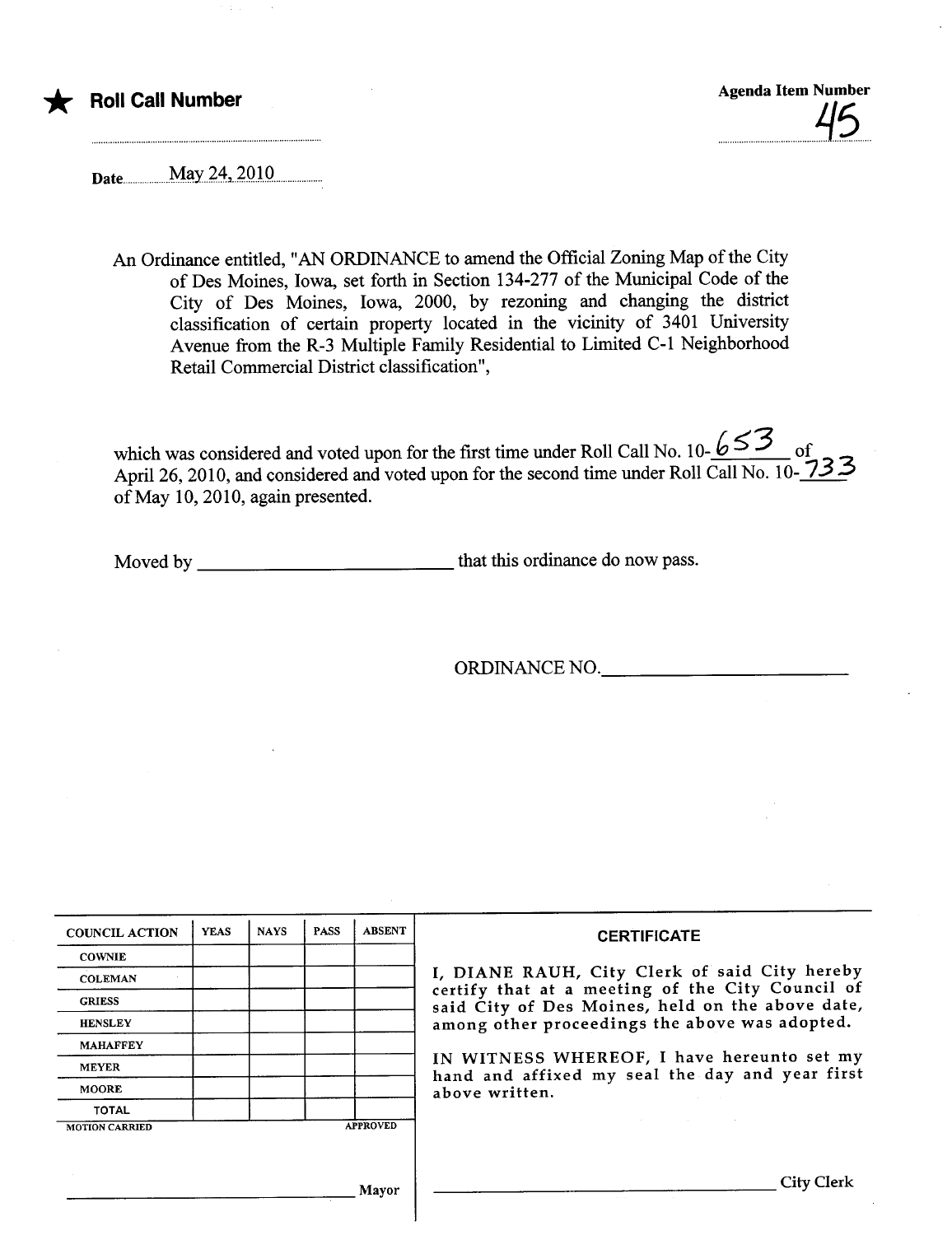|                                                    |                                                                                                                                                                                                       |                                               |                                            |              |                                                                                 |  |              | $10-133 + 455$         |  |  |  |
|----------------------------------------------------|-------------------------------------------------------------------------------------------------------------------------------------------------------------------------------------------------------|-----------------------------------------------|--------------------------------------------|--------------|---------------------------------------------------------------------------------|--|--------------|------------------------|--|--|--|
| fezone property located at 3401 University Avenue. |                                                                                                                                                                                                       |                                               |                                            |              | Request from M Investments, LLC (owner) represented by Mark Graziano (agent) to |  |              | File#<br>ZON2010-00032 |  |  |  |
| Description<br>of Action                           | Rezone property from "R-3" Multiple Family Residential District to "C-1" Neighborhood<br>Retail Commercial District to allow adaptive reuse of the former gas station for a dry<br>cleaners business. |                                               |                                            |              |                                                                                 |  |              |                        |  |  |  |
| 2020 Community<br>Character Plan                   |                                                                                                                                                                                                       |                                               | Low-Density Residential                    |              |                                                                                 |  |              |                        |  |  |  |
| Horizon 2025<br>Transportation Plan                |                                                                                                                                                                                                       |                                               | No Planned Improvements                    |              |                                                                                 |  |              |                        |  |  |  |
| <b>Current Zoning District</b>                     |                                                                                                                                                                                                       |                                               | "R-3" Multiple Family Residential District |              |                                                                                 |  |              |                        |  |  |  |
| Proposed Zoning District                           |                                                                                                                                                                                                       | "C-1" Neighborhood Retail Commercial District |                                            |              |                                                                                 |  |              |                        |  |  |  |
| <b>Consent Card Responses</b><br>Inside Area       |                                                                                                                                                                                                       | In Favor<br>3                                 |                                            | Not In Favor | Undetermined                                                                    |  | % Opposition |                        |  |  |  |
| Outside Area                                       |                                                                                                                                                                                                       |                                               |                                            |              |                                                                                 |  |              |                        |  |  |  |
| Plan and Zoning<br>Commission Action               |                                                                                                                                                                                                       | Denial                                        | Approval                                   | $12 - 0$     | Required 6/7 Vote of<br>the City Council                                        |  | Yes<br>No    | X                      |  |  |  |

M Investments LLC - 3401 University Avenue

 $\bar{a}$ 

 $\sim$ 



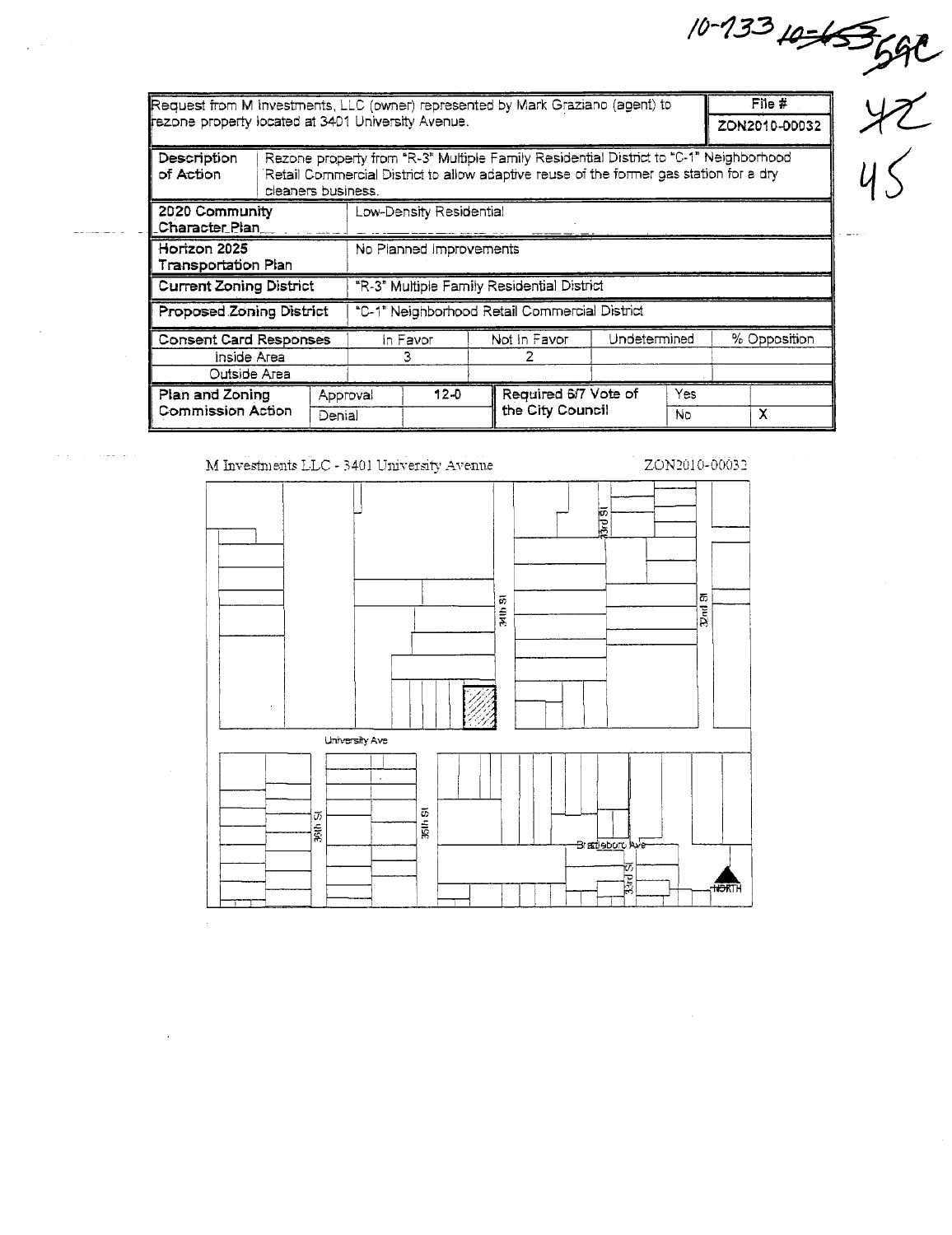$10 - 653$ 16933 B9C<br>1745

## ORDINANCE NO.

AN ORDINANCE to amend the Official Zoning Map of the City of Des Moines, Iowa, set forth in Section 134-277 of the Municipal Code of the City of Des Moines, Iowa, 2000, by rezoning and changing the district classification of certain property located in the vicinity of 3401 University Avenue from the R-3 Multiple Family Residential to Limited C-1 Neighborhood Retail Commercial District classifcation.

Be It Ordained by the City Council of the City of Des Moines, Iowa:

Section 1. That the Official Zoning Map of the City of Des Moines, Iowa, set forth in

Section 134-277 of the Municipal Code of the City of Des Moines, Iowa, 2000, be and the same is hereby amended by rezoning and changing the district classification of certain property located in the vicinity of 3401 University Avenue, more fully described as follows, from the R-3 Multiple Family Residential to Limited C-1 Neighborhood Retail Commercial District classifcation:

East 100 feet of the South 140 feet Lot 13, Chetwynd, AN OFFICIAL PLAT all now included in and forming a part of the City of Des Moines, IN POLK COUNTY, IOWA.

Sec. 2. That this ordinance and the zoning granted by the terms hereof are subject to the following imposed additional conditions which have been agreed to and accepted by execution of an Acceptance of Rezoning Ordinance by all owners of said property and are binding upon the owners and their successors, heirs, and assigns as follows:

- 1. Prohibit the following uses of the property:
	- a. automotive and motorcycle accessory and parts stores,
	- b. theatres,
	- c. upholstery shops,
	- d. package goods stores for the sale of alcoholic beverages,
	- e. pawn shops, and
	- f. financial service centers that provide check cashing and loans secured by post dated checks or payroll guarantee as their primary activity.